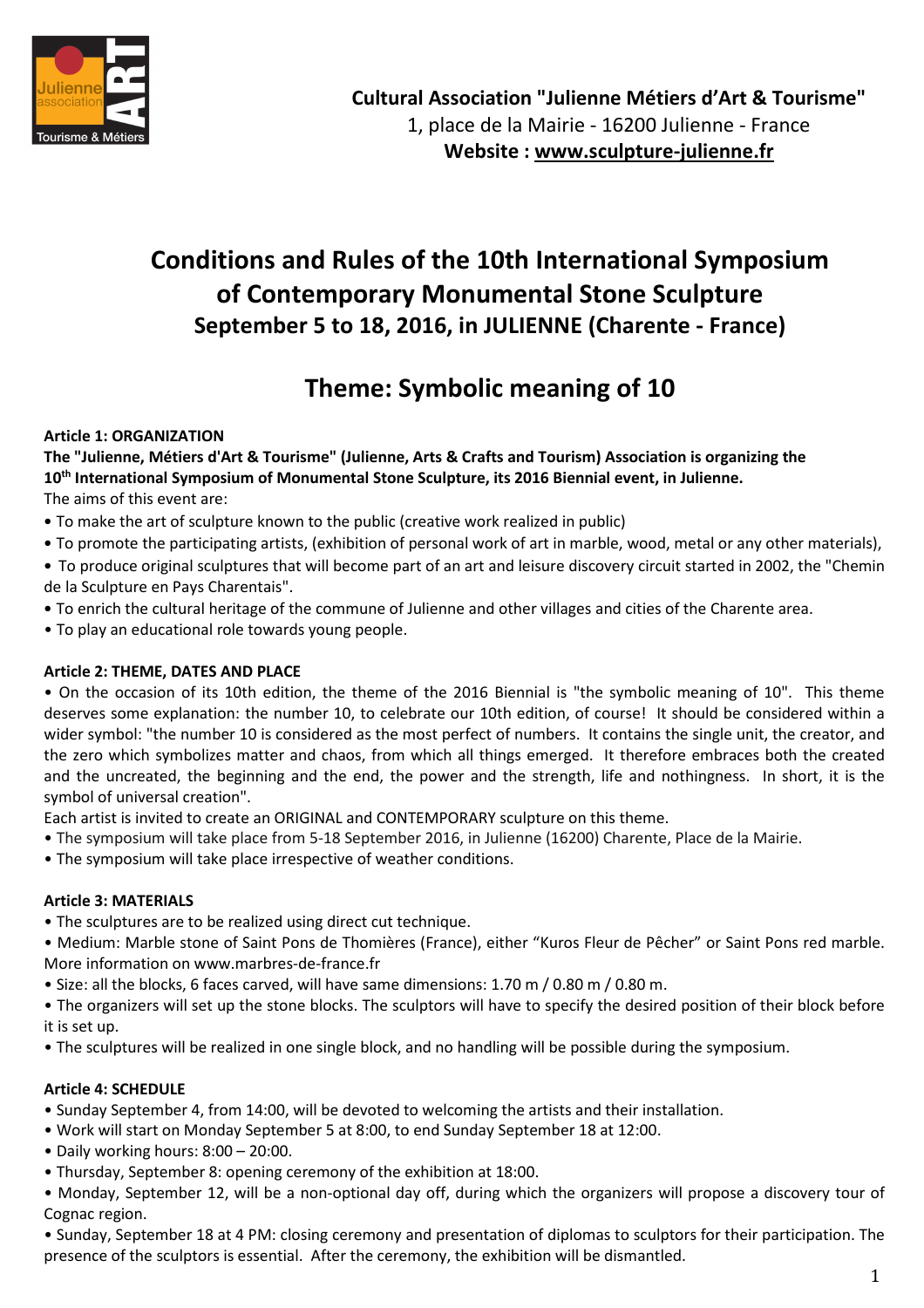• The sculptures must be finished by Sunday September 18 at 12:00. Otherwise, the organizing association reserves the right not to pay any allowance.

## **Article 5: SELECTION**

• The Jury will pre-select 6 participants upon examination of their project, explanations, sketches and their experience with marble stonework.

• Their selection will be confirmed upon receipt of project model in the scale 1/10.

• **Deadline of sending the registration files (by e-mail): March 1, 2016.**

• The pre-selected candidates will be informed by mail by March 15. They will have to send the volume model to confirm their selection before March 20, 2016 (see Article 13-2).

• The list of selected artists should be published on the association's website (www.sculpture-julienne.fr), and directly communicated to the successful candidates by April 15, 2016.

• The Jury's selection will be irrevocable.

### **Article 6: EQUIPMENT**

• The artists will work in covered, protected, well lit outdoor workshops, which will be set up by the organizing association, on the "Place Michel Feuillâtre" facing Julienne town hall.

• The organizers will put at the disposal of sculptors, an extension lead for compressed air with fast connection, power supply with extension cable and scaffolding, to the exclusion of any other equipment.

• The sculptors must have their own personal sculpting and finishing tools, and will be in charge of maintaining their equipment. A list of local suppliers will be provided on request.

• A locked area will be provided for the storage of tools.

• The sculptors must have their own safety items necessary to their activity (safety shoes, goggles, mask,…)

#### **Article 7: RESPONSIBILITY**

• Each artist will work on an allocated workstation under his (her) own responsibility and must ensure his/her own safety and those in the vicinity. The selected sculptors must present proof of Civil Liability insurance as well as current Social Security cover. In absence of such documentary evidence, the candidate must sign a liability release agreement on the first day of the symposium, so that the responsibility of the organizing association "Julienne, Métiers d'Art & Tourisme " cannot be engaged.

#### **Article 8: ALLOWANCE**

• Each sculptor will receive an individual allowance of €1,500 (one thousand five hundred Euros) at the end of the Symposium for the work carried out, by cheque or by bank transfer (IBAN required for bank transfer), and on receipt of invoice.

•Travelling expenses, from legal residence, will be refunded on submission of original transport vouchers (fuel invoices, motorway, air, train tickets etc.), within a limit of €300.

• No other compensation may be claimed.

#### **Article 9: STAY**

• Only the sculptor's accommodation and meals will be provided and paid for by the "Julienne, Métiers d'Art & Tourisme" Association, from Sunday September 4 evening till the morning of Sunday September 18, 2016. Personal expenses (phone calls, drinks, …) will remain the sculptors responsibility.

When selected, the artists must specify if they follow a special diet.

• If you wish for someone to accompany you, this person will have to pay for accommodation, meals, drinks and all other charges related to their stay. If you are selected, you must indicate if you wish to be accompanied (1 person only), so that we can check relevant accommodation possibilities.

#### **Article 10: EXHIBITION**

• Each sculptor will have the opportunity to promote his (her) skill by exhibiting up to 10 sculptures of quality in "the Wine Storehouse" showroom in Julienne which is located close to the outdoor workshops and watch will be kept during the day by voluntary members. Presentation stands (cognac barrels) will be provided by the organizing association within the limit of available stock. The exhibition will be open to the public during the symposium opening hours.

Installation of the sculptures will be organized under the sculptor's responsibility (with the assistance of voluntary members of the organizing association). The exhibition will end on Sunday September 18, 2016, after the closing ceremony.

- The organizing association declines all responsibility for any damage or burglary regarding the sculptures.
- It is strongly **requested that artists insure their creations** both for the exhibition and for transport.
- A 10% percentage on sales during the exhibition will be paid to the organizing association.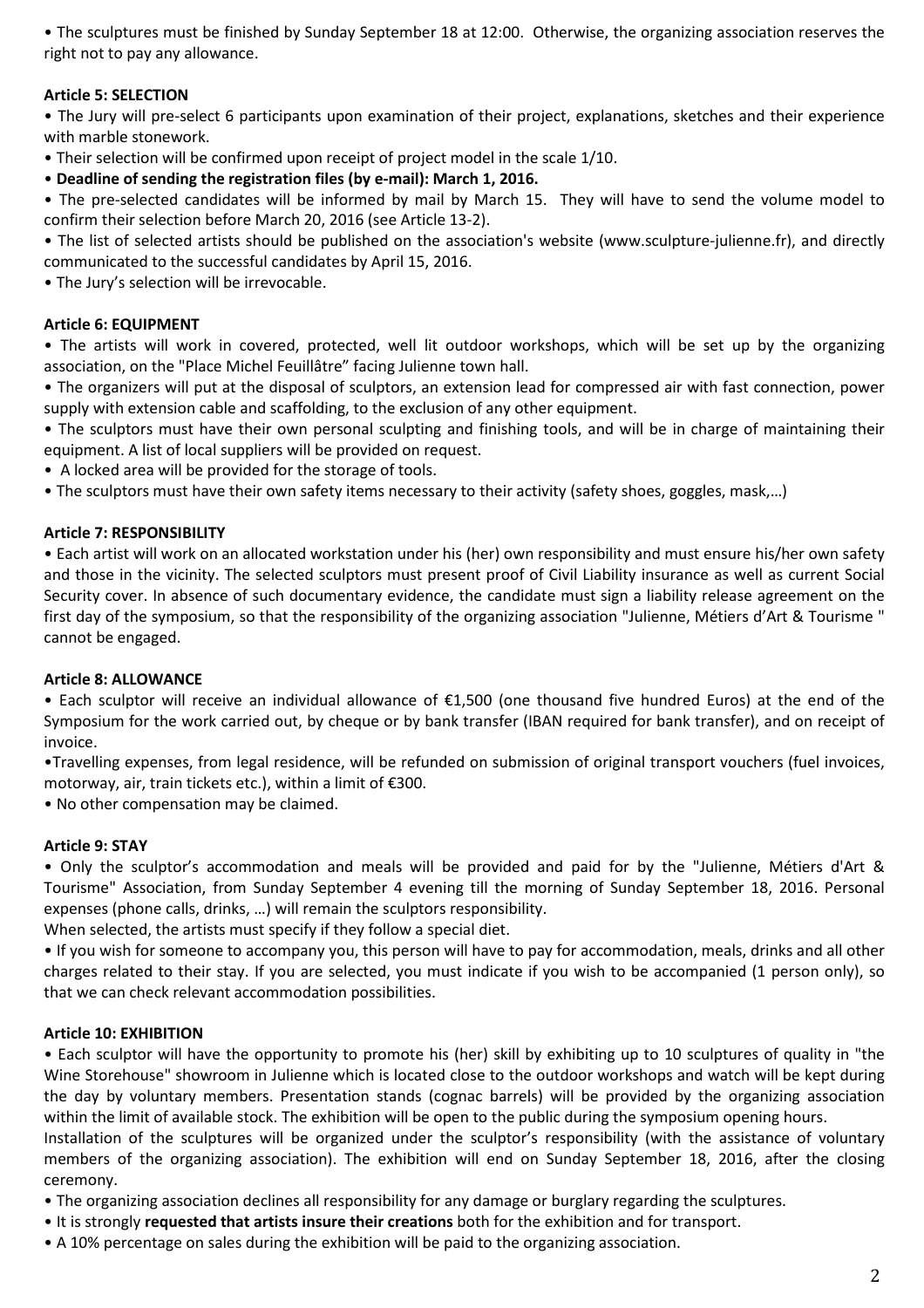#### **Article 11: COMMUNICATION**

• Communication around the biennial event will be ensured by the mailing of press kits to general and specialized medias, newspaper and television, to companies who may be potential partners, and to local communities. The general public will be involved in producing posters and invitations.

All the details of the event will be made available on the association website sculpture-julienne.fr.

#### **Article 12: RIGHTS and PROPERTY**

• 5 sculptures realized during the symposium will become the property of the organizing association "Julienne, Métiers d'Art & Tourisme"**,** which may use them as it so wishes.

• 1 sculpture will become the property of "Les Marbres de France", our partner for this 2016 symposium, which may use them as it so wishes.

•The projects, sketches, models as well as any eventual publications of photos of the creations, for information, edition or publicity purposes, will become the property of the organizing association "Julienne, Métiers d'Art & Tourisme"**.**

In this context, a contract for transfer of copyright will be concluded with the artist, who will retain only the moral rights. • The private companies and/or public institutions, partners or sponsors of this event, may use and exploit the images of the works of the biennial event of Julienne 2016 as part of their communication.

• During and after the symposium, the artists will not be able to refuse that photos, film or any other medium be taken and circulated.

**Article 13: REGISTRATION ONLY BY E-MAIL -** Documents and elements required for registration:

### 1**- Files to be e-mailed by March 1, 2016 to: Maryse OBOM, Association President - symposium.julienne@gmail.com and Marina GAJAC, Selection Jury President - c.comca@wanadoo.fr**

• Curriculum vitae

• The Biennial event conditions and rules (present document) fully completed and signed.

• 3 photos of recent large-scale sculptures, with mention of size and place, including at least one large-scale marble stone sculpture.

• Scale drawing, 4 pictures of the 1/10th model of the intended project on the theme « Symbolic meaning of the number 10 » (front, side, back and 3/4 view), and the dimensions of the finished sculpture.

• Final title of the work, its meaning and symbolism.

- A sentence summarizing the artist's feelings and how the work fits in with the 2016 theme.
- A recent photograph of the artist.

2**- The pre-selected artists (mid-March list) will be asked to sent (secure sending) the model of project** at scale 1/10, together with original application file and deposit cheque, to:

> **Marina GAJAC Association « Julienne, Métiers d'Art & Tourisme » 3, Impasse Barnabé 34000 MONTPELLIER - FRANCE**

## • **Deadline: registration files to be sent no later than March 1, and volume models by March 20, 2016.**

The Jury will not consider incomplete applications. The Jury will select the candidates only when all the requested documents and elements are submitted. The final list of 6 selected artists should be published by April 15, 2016.

#### **Article 14: DEPOSIT CHEQUE**

• Each selected artist must send a deposit cheque for €300 to confirm participation. This cheque will be returned intact after participation in the Biennial event. In the event that a selected artist should not participate, or in the event that a sculptor should be unable to carry out his work, by being absent or failing to undertake his work seriously, or for any other reason, the contract will immediately be considered as broken, entailing the cancellation of the engagement and reimbursement of the cost of any lodging and meals by the candidate. In this case the deposit cheque will be paid to the organizing association.

**Rules of Julienne's 10th International Symposium of Contemporary Sculpture on Marble Stone document to be completed and signed with the handwritten mention « read and agreed » and sent to us by March 1, 2016.**

Place: ................................................................. Date: ...........................................................

**Signature** 

For further information, please write to: **symposium.julienne@gmail.com**